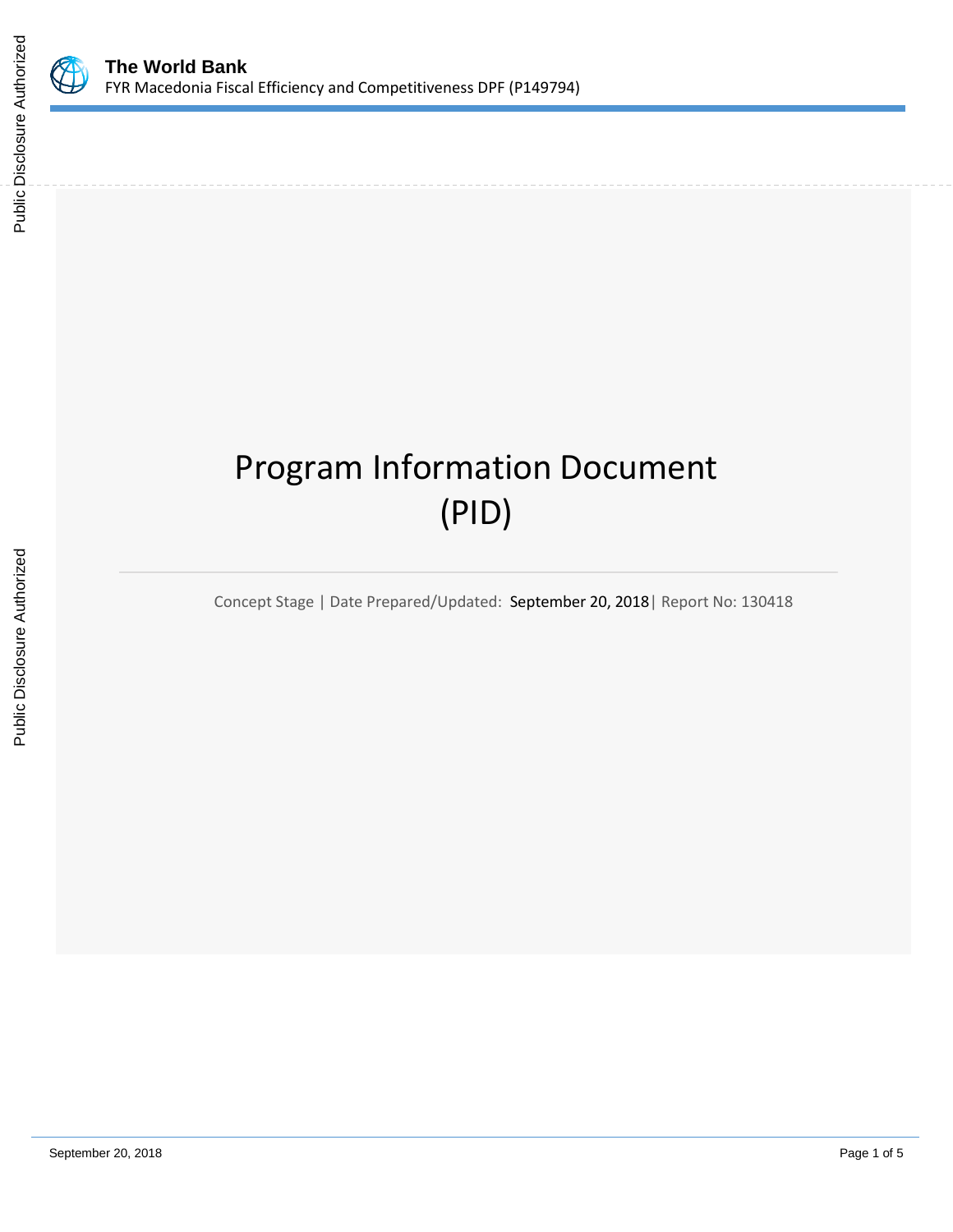

# **BASIC INFORMATION**

# **A. Basic Project Data**

| Country                                  | Project ID                                        | Project Name                                                         | Parent Project ID (if<br>any)                                |
|------------------------------------------|---------------------------------------------------|----------------------------------------------------------------------|--------------------------------------------------------------|
| <b>FYR Macedonia</b>                     | P149794                                           | <b>FYR Macedonia Fiscal</b><br>Efficiency and<br>Competitiveness DPF |                                                              |
| Region<br><b>Europe and Central Asia</b> | <b>Estimated Board Date</b><br><b>April 2019</b>  | Practice Area (Lead)(s)<br>Macroeconomics, Trade<br>and Investments  | <b>Financing Instrument</b><br><b>Policy-Based Guarantee</b> |
| Borrower(s)<br><b>FYR Macedonia</b>      | <b>Implementing Agency</b><br>Ministry of Finance |                                                                      |                                                              |

## **Proposed Development Objective(s)**

The DPF supports policy reforms that aim to improve (i) public finance efficiency and (ii) private sector competition.

**Financing (in US\$, Millions)**

## **SUMMARY**

| 200<br><b>Total Financing</b> |
|-------------------------------|
|-------------------------------|

## DETAILS

| Source:                |     |
|------------------------|-----|
| <b>IBRD Guaranteed</b> | 70  |
| Private non-guaranteed | 130 |

### Decision

Following corporate review, decision was taken to proceed with the preparation of the operation.

# **B. Introduction and Context**

#### Country Context

**A decade after the global financial crisis, FYR Macedonia faces fiscal vulnerabilities in the context of low growth and uncertain political and external environment.** The political turmoil of 2015-2017 adversely affected investors' expectations, leading to a slowdown in FDI and under-execution of the public investment program that brought growth down to zero in 2017. High unemployment and inactivity, and a lack of private sector dynamics due to barriers to entry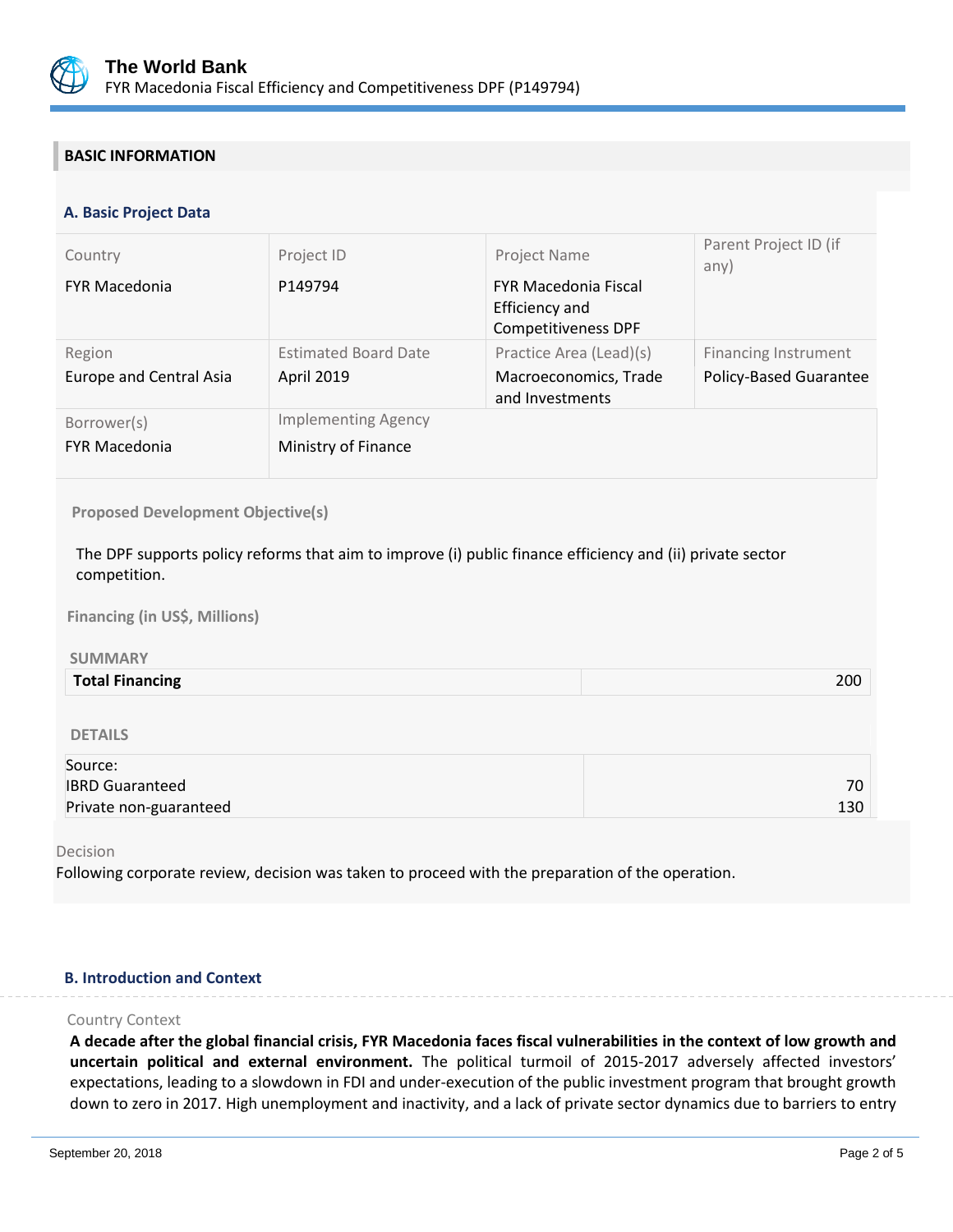

and competition in product markets and in critical backbone service sectors such as energy and education, hamper the potential growth. While the fiscal stimulus measures of 2009-16 helped keep growth and jobs in FYR Macedonia, their fiscal cost poses threat to sustainability. The public and publicly guaranteed debt-to-GDP ratio doubled since 2008 to 47.6 percent in 2017, while fiscal deficit averaged 2.2 percent of GDP or 3.6 percent of GDP once the off-budget road agency finances are included. Further fiscal risks stem from pressures on pensions from aging population, reaccumulation of public arrears and the high level of state-owned enterprise (SOE) indebtedness. The efficiency of public spending in areas like education, health, infrastructure, and agricultural subsidies suggests that the same output levels could be achieved with 13 percent less public spending. There is also scope for raising revenues by improving tax collection, which is characterized by broad tax exemptions, compliance challenges, and informality.

**After a period of political stalemate, a new government in office since July 2017 embarked on an ambitious reform program to safeguard macroeconomic stability, improve the wellbeing of its citizens, strengthen the competitiveness, and pursue FYR Macedonia's European and international integration aspirations.** The proposed operation supports reforms to improve efficiency of public finances in the areas of tax policy, public spending and public finance management that would contribute to the medium-term fiscal sustainability. In addition, it supports reforms aiming to boost competitiveness through energy, procurement and inspection reforms. Reducing the deficit and stabilizing debt over the medium-term will reassure financial markets ahead of the 2020-2023 refinancing surge at 15 percent of GDP a year. Ensuring fiscal sustainability and promoting market competition can go a long way in reducing poverty and advancing shared prosperity in FYR Macedonia, as described in the 2018 Systematic Country Diagnostic.

## Relationship to CPF

**The proposed operation is fully consistent with the FY15–FY18 Country Partnership Framework**. It helps the authorities strengthen its fiscal and public finance management, as envisaged in the Outcome Area 1, and improve conditions for private investments and more clean energy production as envisaged in Outcome Areas 2 and 4, under Pillar I. Ensuring fiscal sustainability and promoting market competition can go a long way in reducing poverty and advancing shared prosperity in FYR Macedonia. The IMF provides a set of technical assistance and surveillance under the Article IV. The EC and the Bank coordinate technical assistance on PFM, and procurement.

# **C. Proposed Development Objective(s)**

The objective of the program is to support policy reforms that aim to improve (i) public finance efficiency and (ii) private sector competition. These reforms substantiate the government Fiscal Strategy 2019-2021 by helping the authorities design fiscal measures that will not only achieve the debt stabilizing levels but ensure the social protection of the vulnerable. It also strengthens the market competition and reduces the cost of doing business.

## Key Results

- 1. Reduction in general government arrears by end 2019.
- 2. Decline in the average unit price of pharmaceuticals by end 2019.
- 3. Increase in the social assistance coverage of the bottom quintile by end-2019 2019.
- 4. Increase in the public revenues from the personal income tax increase by end 2019.
- 5. Increase in the public revenues from excises from 2019.
- 6. Increase in the percentage of consumers able to freely choose an electricity supplier on the open market by 2019.
- 7. Increase in the average number of bidders per public procurement procedure by end 2019.
- 8. The main inspectorates relevant for businesses put in place a risk-based system for inspections in 2019.

# **D. Concept Description**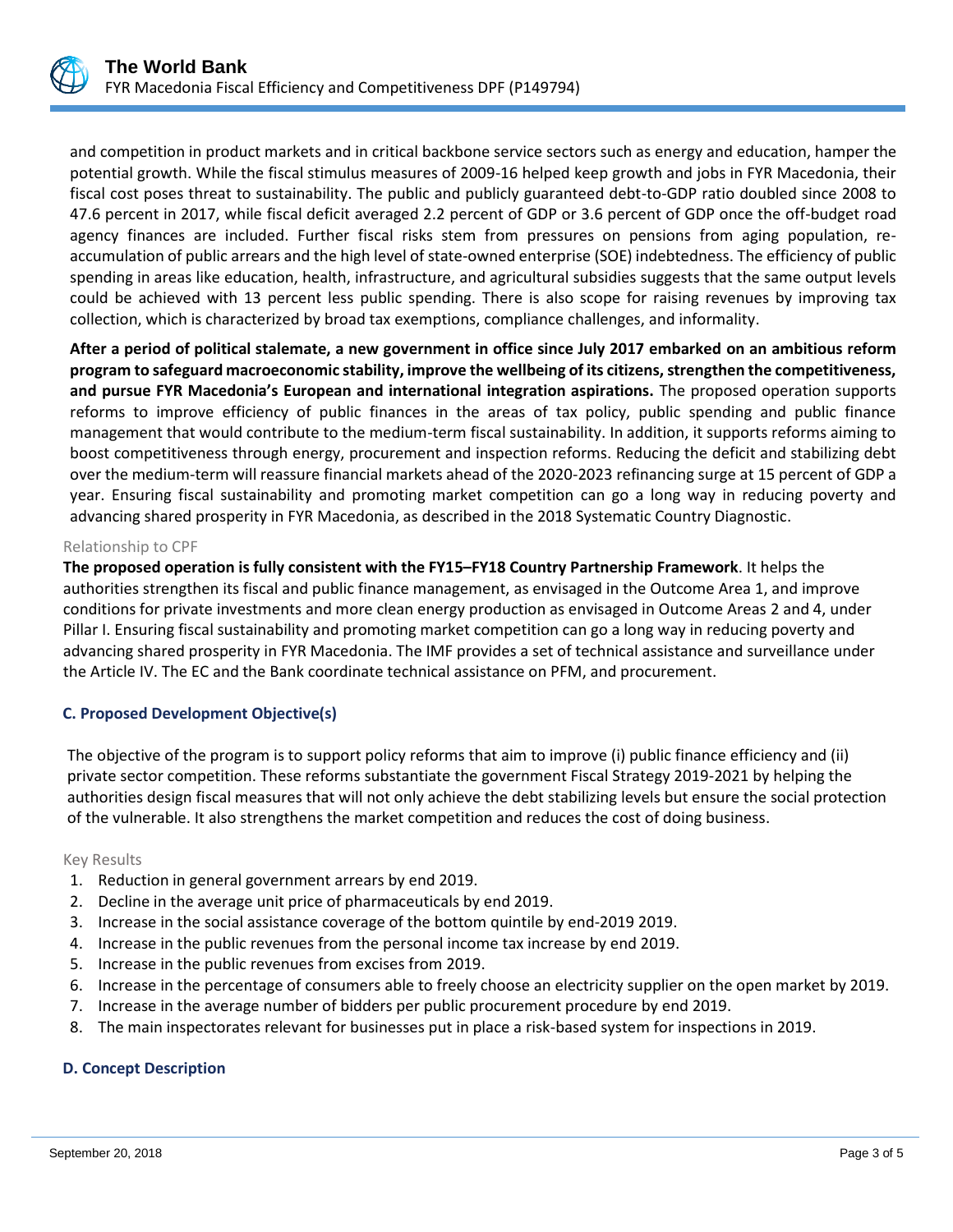

**The Strengthening the Efficiency of Public Finances pillar of the DPF aims to mobilize additional revenues, improve efficiency of spending programs, and strengthen the public finance management.** With the Organic Budget Law government aims to strengthen the institutions for conducting fiscal policy to ensure sound medium-term planning and prevention of re-accumulation of arrears. Policy reforms of health sector and social benefits aim to improve efficiency of spending through improved procurement of pharmaceuticals and consolidation of various social benefit programs, while at the same time aiming to improve targeting to the poor. Government revenues as a share of GDP, particularly from direct taxation, are much lower than in other European countries, and still eroding. Faced with the constrained fiscal space, tax reform aims to rationalize tax exemptions and introduce progressivity in personal income taxation that would increase revenue and improve equity.

**The Boosting Private Sector Competitiveness pillar supports strengthening market competition in public procurement and energy sectors, and the inspection reform.** An overreliance on the fiscal stimulus for growth has increased the vulnerability of the economy. Combined with the political turmoil, the under-execution of public investment program led the economy to halt in 2017. Macedonia's growth potential needs to be unlocked by removing obstacles for market competition and market entry, job creation, and reducing the administrative burden to businesses. Enabling the competition in product markets through the public procurement reform, in critical backbone service sectors such as energy sector, as well as removing the barriers to business conduct would help unlock some potentials over the medium term.

# **E. Poverty and Social Impacts and Environment Aspects**

# Poverty and Social Impacts

**Some of the prior actions are expected to have high positive social and gender impact**. The DPF addresses issues such as fiscal sustainability critical for sustainable poverty reduction and shared prosperity in the medium term. In the short term, while abolishing the parental allowance might have adverse social impact, the compensatory actions and the introduction of the better-targeted Guaranteed Minimum Income with an increased threshold and a benefit will have positive direct social impact on the poor. The pharmaceutical reform aims to reduce pharmaceutical prices and include more cost-effective therapies under the basic package, thus reducing private participation for higher quality therapies. The energy law introduces the obligation to the government to develop the annual energy poverty programs.

# Environment Impacts

**The reforms supported by the DPF will have high positive environmental impacts and will contribute to mitigation and adaptation measures to combat adverse climate impacts.** The new Law on Energy will deliver climate change cobenefits for (i) mitigation through the unbundling of the energy sector, regulating the supply of renewable energy; and (ii) adaptation through the requirement to address the energy poverty. The positive impact on the environment is also expected through the introduction of the excises on fuel that would reduce the consumption of a good with a negative externality for the environment and thus help reduce emissions.

# **CONTACT POINT**

# **World Bank**

.

Contact: Sanja Madzarevic Sujster Title: Senior Economist Tel: (1) 202 8484 808 Email: smadzarevic@worldbank.org